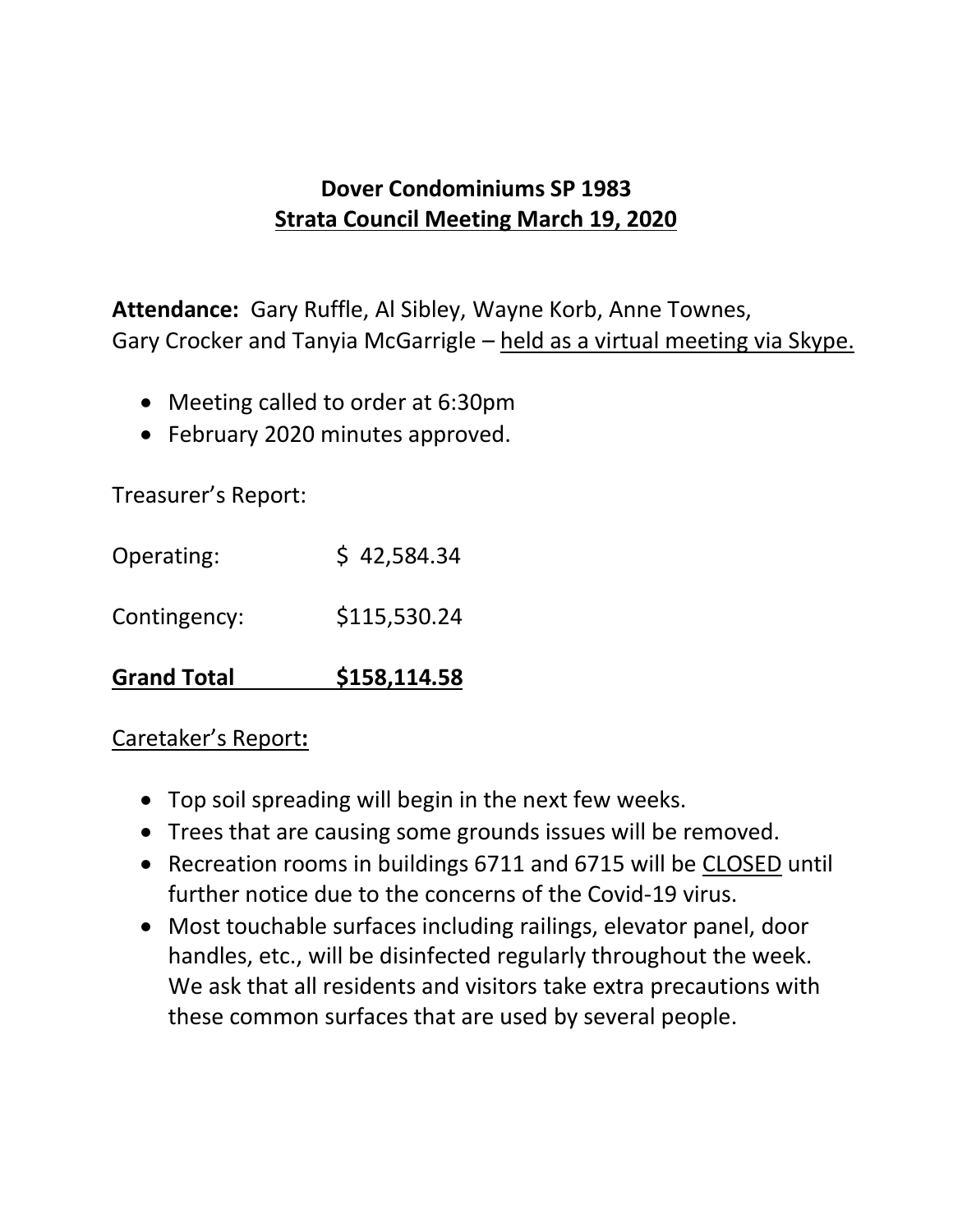## Old Business**:**

• Erickson Roofing will be completing the roof project for building 6711 this week and will be paid for the balance owing.

## New Business:

- One of the street lamps illuminating the strata site had burnt out. The city was called and came out to replace the lamp.
- Fire inspections will proceed in the common areas using caution for residents, visitors and inspectors on April 1, 2020 due to the Covid-19 virus. Further updates will follow as to when the unit inspections will commence.
- Parking is up to date. Again, we would like to remind owners to communicate with your tenants to have any visitors parking on strata site, to have the Lot number only placed on a piece of paper on the vehicle dashboard or the vehicle may be towed at the vehicle owner's expense.
- Strata council has an approximate estimate to have the inner locked doors changed to the outer doors and the inner intercom moved to the outside for access into the building, of approximately \$6000 for BOTH buildings. This project will be scheduled as soon as possible for the security of our residents and visitors.